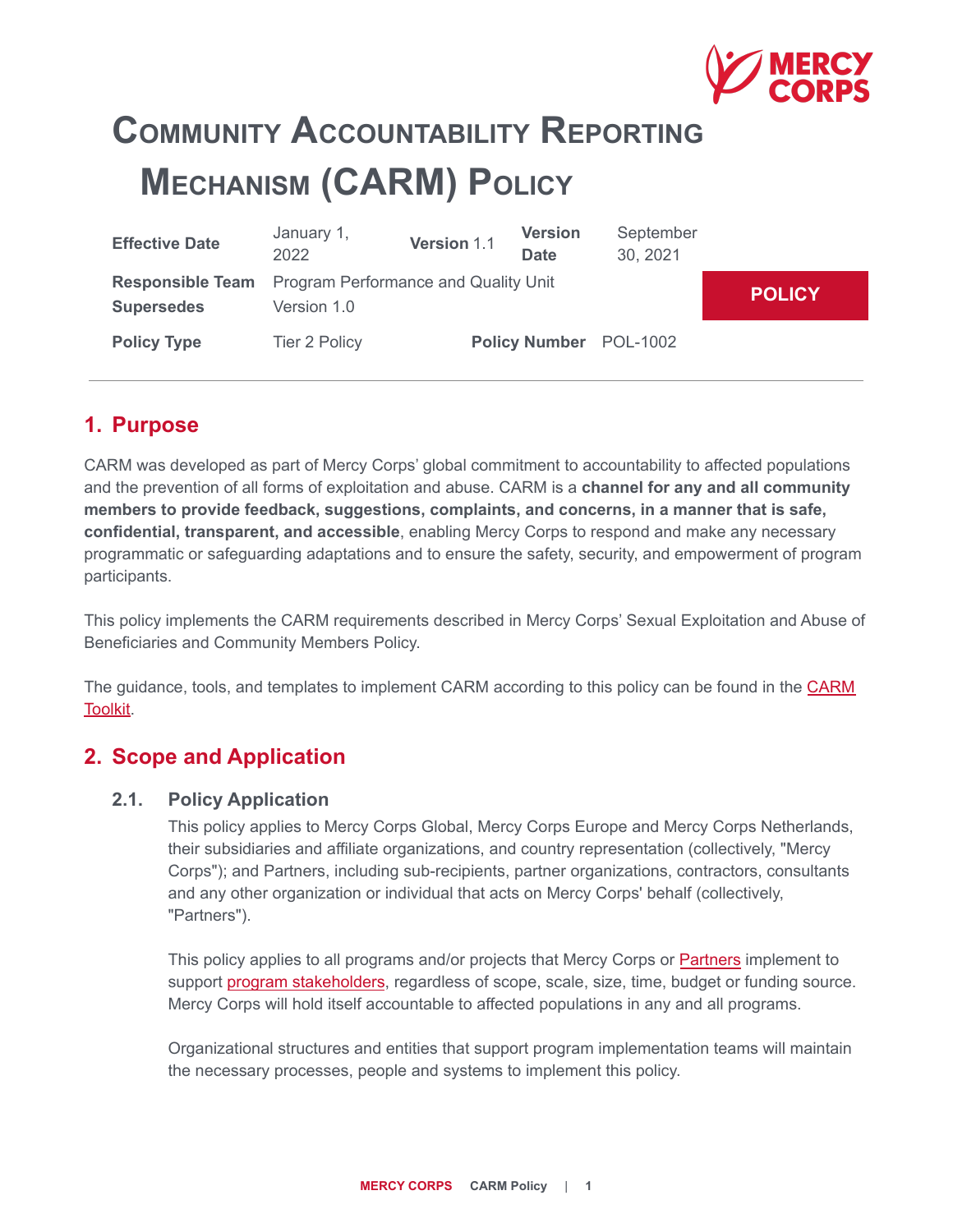## **2.2. Policy Waivers**

Within programs or projects there may be circumstances where an exception or modification(s) to a specific CARM minimum standard or CARM roles and responsibilities is appropriate. The default should always be that the standards in this policy will be followed, and exceptions and modifications will be approved only when clearly justified. Situations that may qualify include:

- **>** Mercy Corps visibility/branding poses a threat to team member or community member safety
- **>** New country emergency response
- **>** Humanitarian access teams (HATs) or Crisis Analytics teams
- **>** Research or assessments in new countries

The potential situations outlined above are not an exhaustive list. Any country, entity, team, or program seeking an exception to a specific minimum standard or other element in this policy will be addressed on a case-by-case basis.

To understand when a waiver to this policy may be appropriate, refer to the CARM policy waiver [frequently asked questions](https://library.mercycorps.org/record/32105/files/CARMPolicyModificationFAQs.pdf) (FAQs). If you believe an exception is appropriate, take the following steps:

- **1.** Complete the [waiver memo template](https://library.mercycorps.org/record/37291)
- **2.** Obtain the approval of the Country Director or equivalent<sup>1</sup>, indicating agreement that an exception to the Policy is necessary
- **3.** Submit the signed waiver memo and proof of CD or equivalent approval [here](https://forms.office.com/Pages/ResponsePage.aspx?id=KIbeCD5Z9UOc6_Pl3Xriy_P2iGa1aPpKpnJWrDXOyk5UNjBURldNNTZONVc4UjVTWk9QMlpGQzhZSC4u) for review

The submitted waiver memo will be informed by the country's risk assessment that evaluates Do No Harm principles within CARM processes. A PAQ focal point selected by each region<sup>2</sup> will review each waiver memo, liaise with a member of the community accountability team, discuss with the submitting team as necessary, and make a recommendation on whether or not a waiver(s) should be approved. These waiver(s) will be recorded and may be revisited where deemed appropriate.

Certain minimum standards detailed in this policy will not be considered for waivers:

- **>** Any feedback collected needs to be graded according to Mercy Corps' six Grades ([3.6](#page-4-0))
- **>** Any Grade 5 and 6 feedback must be directly referred to the Integrity Hotline ([3.8\)](#page-5-0)

# **3. Mercy Corps Global CARM Minimum Standards**

Each Country or equivalent is required to maintain a CARM for their activities that meets the minimum standards stated below. CARM needs to be designed in a context-appropriate way based on the preferences of the community, operating environment, program complexity, and staffing structure. The CARM minimum

 $2$  An expert will be selected by PaQ to review waiver memos for headquar



<sup>&</sup>lt;sup>1</sup> for HQ managed awards, this could be the director of the portfolio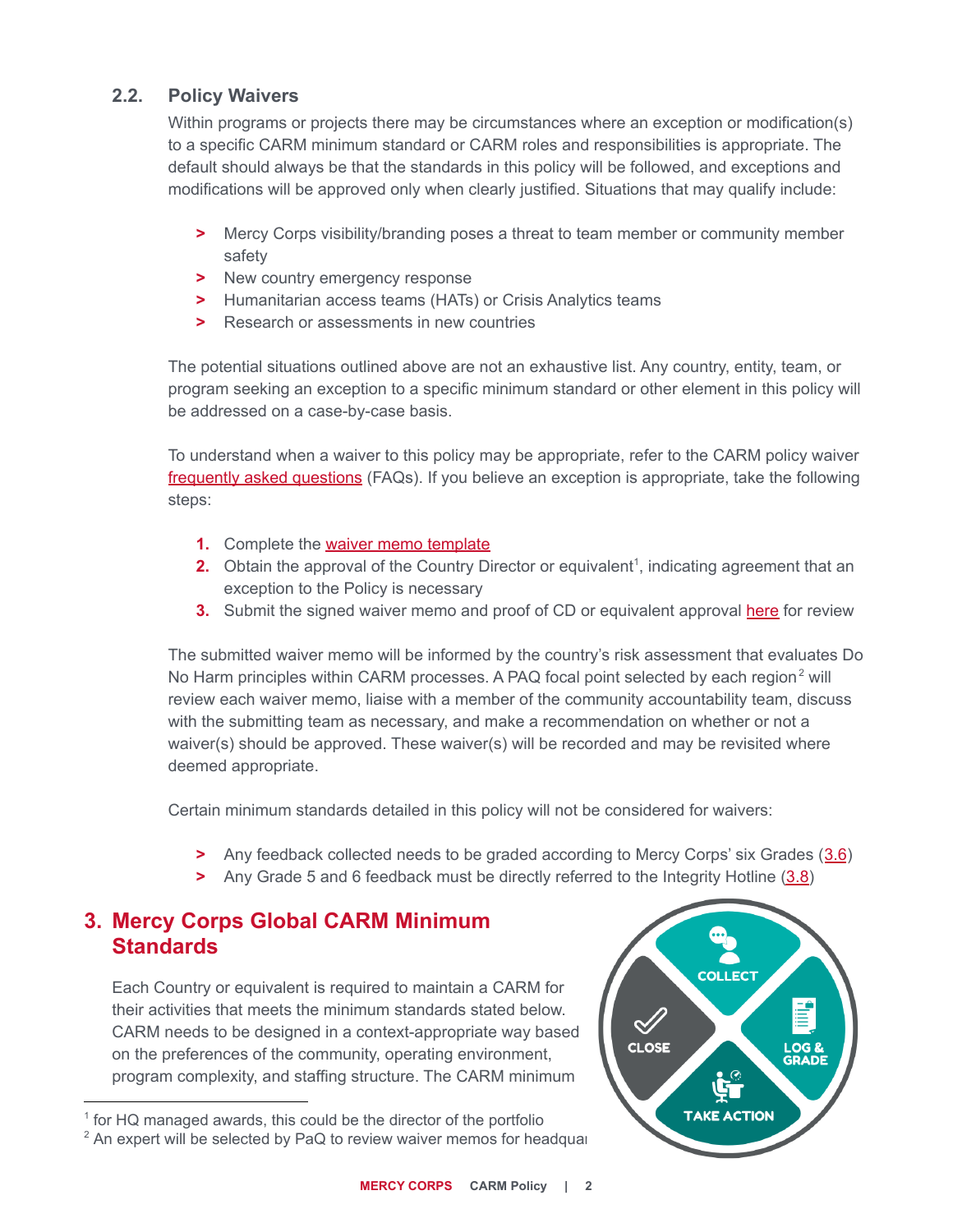standards are designed to ensure that contextualized CARM processes will align with the CARM feedback workflow (right).

## **Mercy Corps CARM Minimum Standards**

The nine Mercy Corps CARM Minimum standards are as follows:

- **1.** [CARM focal points are designated at the country and program levels](#page-2-0), and responsibilities are reflected in their position description
- **2.** [CARM is budgeted for in all programs](#page-2-1)
- **3.** [CARM standard operating procedures are completed and approved](#page-3-0)
- **4.** [Every active program has three feedback channels and communities are sensitized to their](#page-3-1) [purpose and availability](#page-3-1)
- **5.** [All feedback is documented and managed in a CARM database](#page-4-1)
- **6.** [Feedback is classified according to six standard Grades and grading is verified](#page-4-0)
- **7.** [Appropriate action is taken for all feedback based on Grade](#page-5-1)
- **8.** [All Grade 5 and 6 feedback is reported directly and immediately to the Integrity Hotline and the](#page-5-0) [informant's identity is protected](#page-5-0)
- **9.** [The feedback loop is closed for all non-anonymous feedback](#page-6-0)

# <span id="page-2-0"></span>**1. CARM focal points are designated at the country and program levels, and responsibilities are reflected in their Position Description**

## 1.1. COUNTRY-LEVEL (OR ENTITY-LEVEL) CARM FOCAL POINTS

Each Mercy Corps Country or equivalent will designate a [country CARM focal point,](https://library.mercycorps.org/record/31814/files/CountryCARMFocalPointSOW.pdf) who has overall responsibility for the management and quality of CARM for the Country or equivalent and who is responsible for leading the design and implementation of its CARM. These responsibilities will be reflected in the team member's position description. The CARM country focal point is encouraged to sit on the Country Senior Management Team to help ensure the continued prioritization of CARM.

Output: Designated country CARM focal point with responsibilities reflected in their updated Position Description (PD)

#### 1.2. PROGRAM-LEVEL CARM FOCAL POINTS

Each program will designate a program CARM focal point, who will be responsible for reporting any identified gaps in the program's CARM to the country CARM focal point and the program manager. See section 7.1 for additional details.

Output: Designated program CARM focal point with responsibilities reflected in their updated Position Description (PD)

## <span id="page-2-1"></span>**2. CARM is budgeted for in all programs**

Every program budget must have **budget lines designated [for community accountability](https://library.mercycorps.org/record/32120/files/CARMBudgetingGuidance.pdf)**. Adequate funding levels will be determined based on the context-specific CARM, which will factor in staffing levels, and geographic reach, program type, and complexity of the operating environment, all of which affect the volume of feedback received.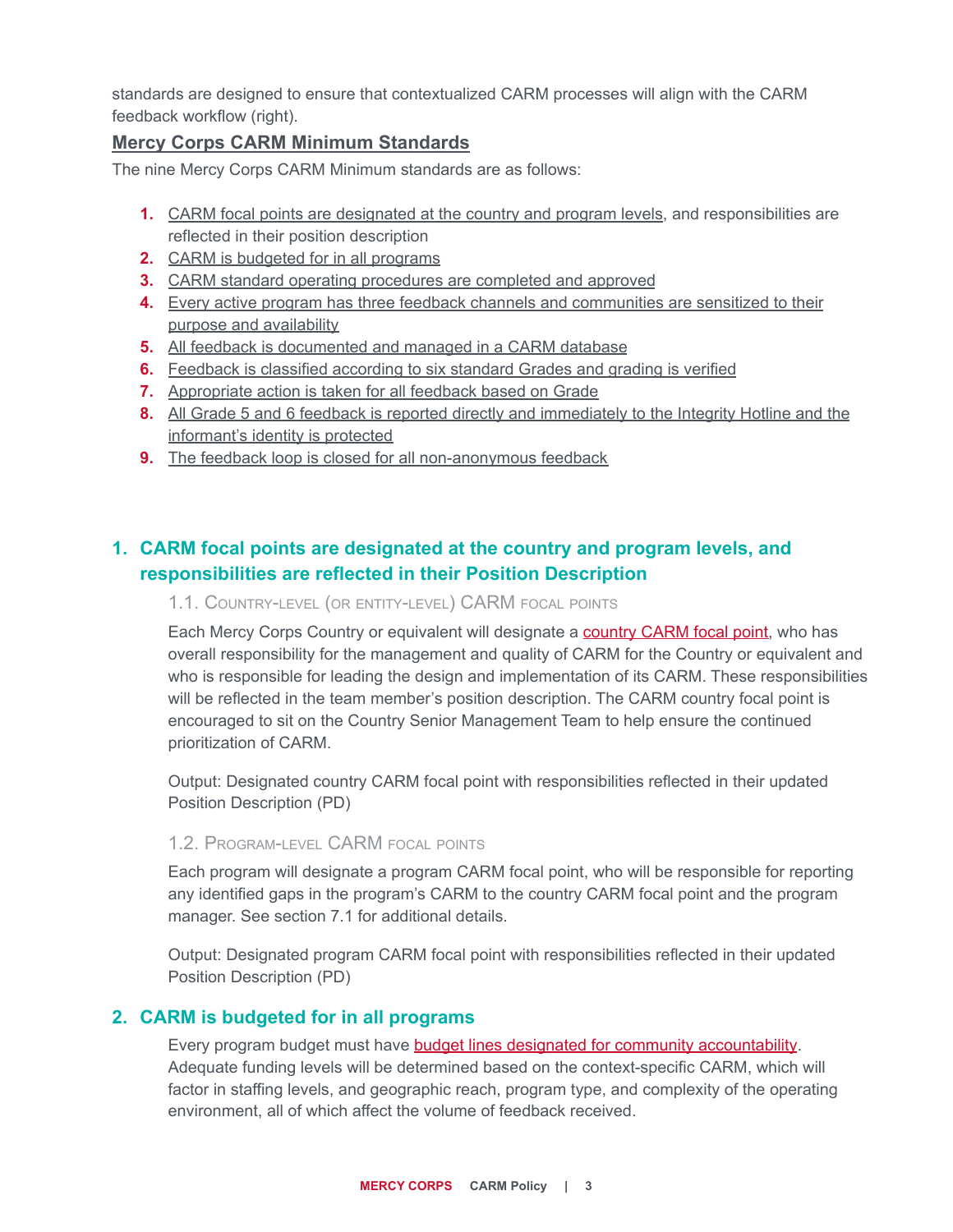Output: Budget lines designated specifically for community accountability

## <span id="page-3-0"></span>**3. CARM standard operating procedures are completed and approved**

The [CARM standard operating procedure \(SOP\) template](https://docs.google.com/document/d/1RQ0llwO8TMx6WUxIolwtBqU65f8yGgFWsKeZxRvzfOI/edit) must be completed and updated by any Mercy Corps Country or equivalent<sup>3</sup> that works directly with program stakeholders. This SOP will apply to all current and future applicable programs managed by the Country or equivalent. The Mercy Corps CARM SOP standard template must be used for this SOP.

The initial Country CARM SOP for each Country or equivalent will be submitted to [carm@mercycorps.org](mailto:carm@mercycorps.org) for technical review by a member of the community accountability team. After technical review, the Country Director or equivalent approves the SOP.

The SOP must be updated when a new program is added to the portfolio. The SOP must be approved every two years or when the SOP undergoes significant revision.

Output: Updated CARM SOP, including program-specific information

# <span id="page-3-1"></span>**4. Every active program has three feedback channels and community members are sensitized on their purpose and availability**

#### 4.1. THREE FEEDBACK CHANNELS

Every program is required to have a minimum of three feedback channels to collect unsolicited feedback within 90 days of program start-up (90 days from the first day of the grant agreement):

- **1.** Face-to-face feedback
- **2.** A channel that allows feedback to be submitted anonymously
- **3.** An additional [context-appropriate channel](https://library.mercycorps.org/record/30302/files/CARMMechanismDecisionMatrices.docx)

Note: Most Countries or equivalent will have several feedback channels that can function at the country-level, such as a hotline, email address, facebook account, etc. These country-level feedback channels can be selected as the second and third feedback channels.

**When managing programs remotely or with reduced access and it is not possible to collect face-to-face feedback, two feedback channels are allowed.**

The [preferences of the community must inform the selection](https://library.mercycorps.org/record/30389?ln=en) of feedback channels which are context-appropriate for a specific program, including people of different age, sex, ability, and people from minority or marginalized groups. Preferences around context-appropriate channels for reporting sensitive concerns must also be considered.

Feedback channels that collect only solicited feedback are not considered part of the required three channels. Such channels include:

- **>** Focus group discussions
- **>** Baseline surveys

 $3$  This minimum standard is also required by the PM@MC manual.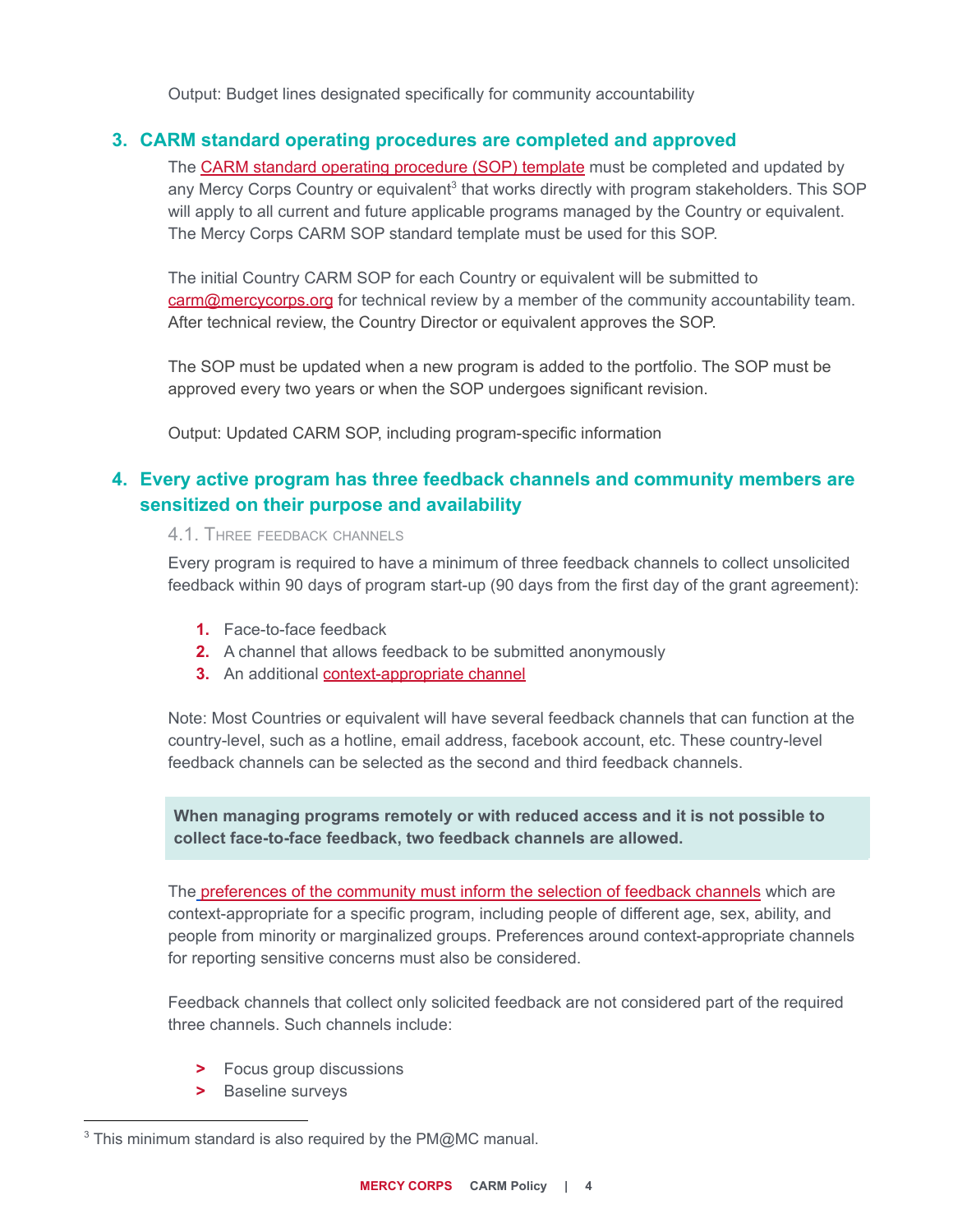- **>** Endline surveys
- **>** Post-distribution monitoring
- **>** Meetings that are not open to the public

Note: While these examples are not official CARM channels, if feedback is collected through one of these channels, it needs to be logged in the CARM database, graded, and processed, the way all unsolicited feedback is. This process will be outlined in the CARM SOP.

Output: Documentation of the community's preferred feedback channels and how this has informed channel selection

4.2. INCLUSIVE SENSITIZATION IS CONDUCTED TO INFORM COMMUNITY MEMBERS OF THE FEEDBACK CHANNELS AVAILABLE TO THEM AND THEIR PURPOSE

Community members must be informed of the availability and purpose of feedback channels in an appropriate and inclusive way, which can be achieved through [community sensitization](http://library.mercycorps.org/record/31983/files/CARMCommunitySensitizationGuide.pdf). Community sensitization should relay key messages about the purpose of CARM, availability of individual feedback channels and how the CARM works as a whole.

In order to ensure that community sensitization is inclusive, teams will work to identify who the minority, majority, and marginalized groups are, and where these individuals are located. It's also important to learn where and how each of these groups receive new information and communication.

Output: Documentation of CARM community sensitisation materials

## <span id="page-4-1"></span>**5. All feedback is documented and managed in a CARM database**

## 5.1. CARM DATABASES

All CARM feedback, regardless of whether it is received via an official CARM feedback channel or if it is received via a different channel, must be documented in a CARM database. Teams can adapt the available [CARM database template](https://library.mercycorps.org/record/31820/files/CARMDatabaseTemplate.xlsx) as needed, but must retain the data fields specified in the template that are required to document and manage each piece of feedback, and to close the feedback loop. Access to the database will be restricted to the team members who are responsible for documenting feedback in order to protect the identity of informants. The required CARM data protection protocols outlined in the CARM SOP will be followed. View the [CARM data storage and protection guidance](https://library.mercycorps.org/record/31819/files/CARMDataGuidance.pdf) for additional information on CARM databases and secure use.

#### 5.2. PERSONAL IDENTIFIABLE INFORMATION (PII) OF INFORMANTS

For Grade 5 and 6 feedback, the PII (including age and sex) will be stored with the Headquarters Ethics team and not in the Country's CARM database. The team member managing the CARM database will confirm that the HQ Ethics team has the information they need before deleting any PII. See standard 3.6 below for additional details on feedback Grades.

Output: CARM database, with all required data fields

## <span id="page-4-0"></span>**6. Feedback is classified according to six standard Grades and grading is verified**

All CARM feedback received must be classified according to six grades: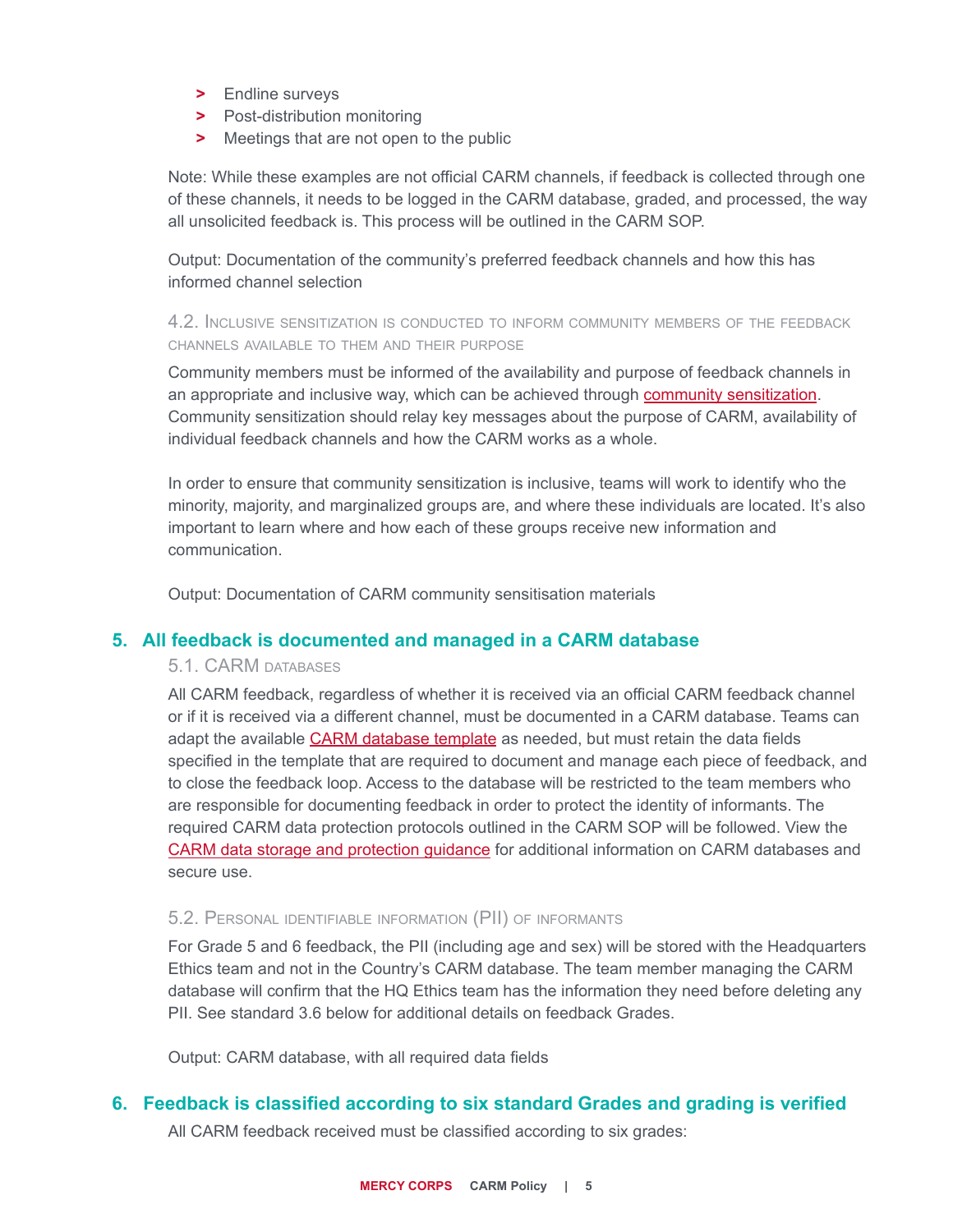#### 6.1. STANDARD FEEDBACK GRADES

| <b>GRADE 1</b> | Positive feedback, suggestions or requests for information                                                                                                  |
|----------------|-------------------------------------------------------------------------------------------------------------------------------------------------------------|
| <b>GRADE 2</b> | Requests for assistance                                                                                                                                     |
| <b>GRADE 3</b> | Minor dissatisfaction with program activities that has no major safety risks                                                                                |
| <b>GRADE 4</b> | Major dissatisfaction with program activities or the behavior of Mercy Corps Team<br>Members or Partners that has a potential impact on safety or wellbeing |
| <b>GRADE 5</b> | Fraud or corruption by Mercy Corps team members or partners                                                                                                 |
| <b>GRADE 6</b> | Sexual exploitation and abuse, child abuse, sexual misconduct, human trafficking by<br>Mercy Corps team members or partners                                 |

For additional details on feedback Grades and examples, see [Mercy Corps global standards for](https://mcdl.mercycorps.org/gsdl/docs/CARMFeedbackCategories.pdf) [classifying feedback.](https://mcdl.mercycorps.org/gsdl/docs/CARMFeedbackCategories.pdf) Only specific, designated team members will have the authority to grade feedback, and these team members will be selected by the Country Director in consultation with the country CARM focal point. These team members will not be members of the program team due to the potential for conflict of interest.

#### 6.2. ASSIGNED FEEDBACK GRADES ARE VERIFIED

The country CARM focal point will conduct a verification of all assigned feedback Grades in the CARM database(s) at a minimum of every two months to confirm that Grades have been accurately determined. Where a high volume of feedback is received, a spot check verification can be conducted. The frequency of verification will be outlined in the CARM SOP.

Output: CARM database, with each piece of feedback graded according to six standard Grades, and with the date of verification recorded

## <span id="page-5-1"></span>**7. Appropriate action is taken for all feedback based on Grade**

After a Grade is assigned to feedback, appropriate action must be taken based on that Grade. See the [taking appropriate action guidance](http://library.mercycorps.org/record/31738/files/TakingAppropriateActionGuidance.pdf) for additional information. Appropriate action and segregation of duties will be outlined in the CARM SOP.

Output: CARM database, with each piece of feedback referred to appropriate colleague(s) based on feedback Grade, in line with procedures in the CARM SOP

# <span id="page-5-0"></span>**8. All Grade 5 and 6 feedback is reported directly and immediately to the Integrity Hotline and the informant's identity is protected**

**All Grade 5 and 6 feedback that comes in through a CARM channel must be referred directly and immediately (within 48 hours) to the HQ Ethics team by the team member who grades the feedback.** Referral will be directly to the Integrity Hotline:

**>** [integrityhotline@mercycorps.org](mailto:integrityhotline@mercycorps.org)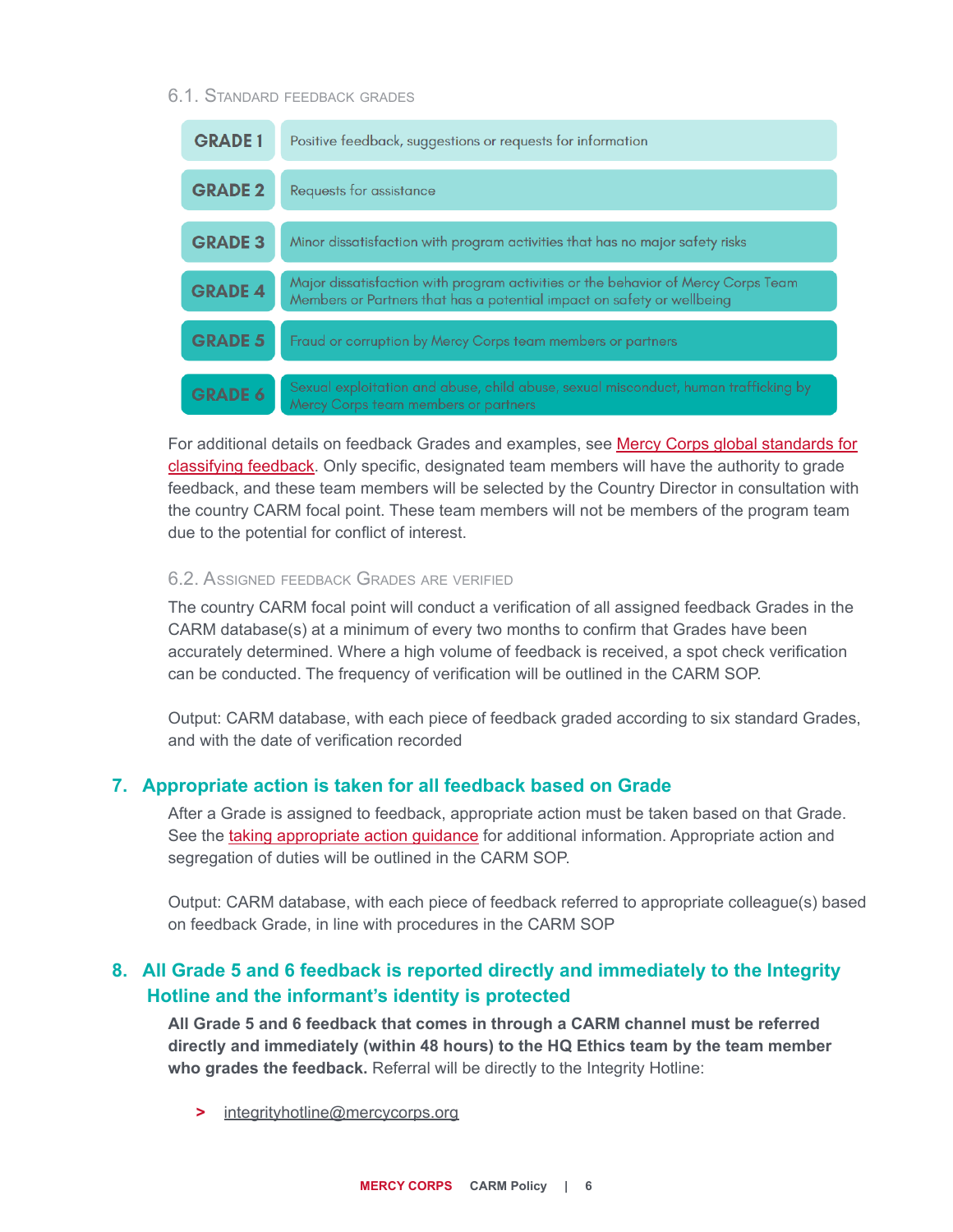#### **>** [mercycorps.org/integrityhotline](http://mercycorps.org/integrityhotline)

If there is any uncertainty over whether or not a Grade 4 should instead receive a higher grade, elevate to a Grade 5 or 6 and refer to the Integrity Hotline.

The Team Member responsible for grading the feedback and who identifies a piece of feedback as Grade 5 or 6 is also responsible for the referral to the Integrity Hotline.

The Country Director, or other most senior member of that organizational entity, and the country Safeguarding Focal Point (Grade 6 only) can be copied on the initial communication to the HQ Ethics team, **if** the feedback does not name or in any way implicate them in the incident. If there is any question around the potential involvement of the Country Director or Safeguarding Focal Point, the individual implicated will not be informed until guidance is provided by the Ethics team. Confidentiality of the informant's identity and the details of the case must be protected.

Output: CARM database, with PII of all Grade 5 and 6 feedback removed

## <span id="page-6-0"></span>**9. The feedback loop is closed for all non-anonymous feedback**

The person who shared the feedback must be informed of the resolution of their case for 100% of feedback that is not submitted anonymously. If feedback is submitted anonymously, it may be appropriate to report on programmatic changes that resulted from the feedback to the larger community. The database must then be updated that the case is closed and the feedback loop is closed. This minimum standard applies to all feedback Grades, and the HQ Ethics team will provide guidance on how to best close the feedback loop for Grade 5 and 6 feedback. View the [closing the feedback loop guidance](http://library.mercycorps.org/record/31982/files/ClosingtheFeedbackLoop.pdf) for more information.

Output: CARM database, with all anonymous and open feedback filtered out

# **4. Partners and CARM Minimum Standards**

#### **4.1. Subrecipients and equivalent arrangements**

Subrecipients<sup>4</sup>, must have a community accountability feedback mechanism in place anytime there is direct interaction with program participants or local communities, and the Subrecipient is acting with funds provided through a Mercy Corps subaward agreement. This guidance applies to both international and local subrecipient organizations that Mercy Corps passes funding to, through a subaward.

## **For Subrecipients with existing community accountability feedback mechanisms, their CARM must be substantially equivalent to that of Mercy Corps'.**

For a Subrecipient's mechanism to be considered substantially equivalent it must align with the CARM workflow and Mercy Corps' CARM minimum standards in the following way:

**1.** The Subrecipient will designate a team member to serve as the focal point for community accountability communication with Mercy Corps

<sup>4</sup> "Subrecipient" has the meaning defined in Section 1 of Mercy Corps' Subaward Financial Management Manual.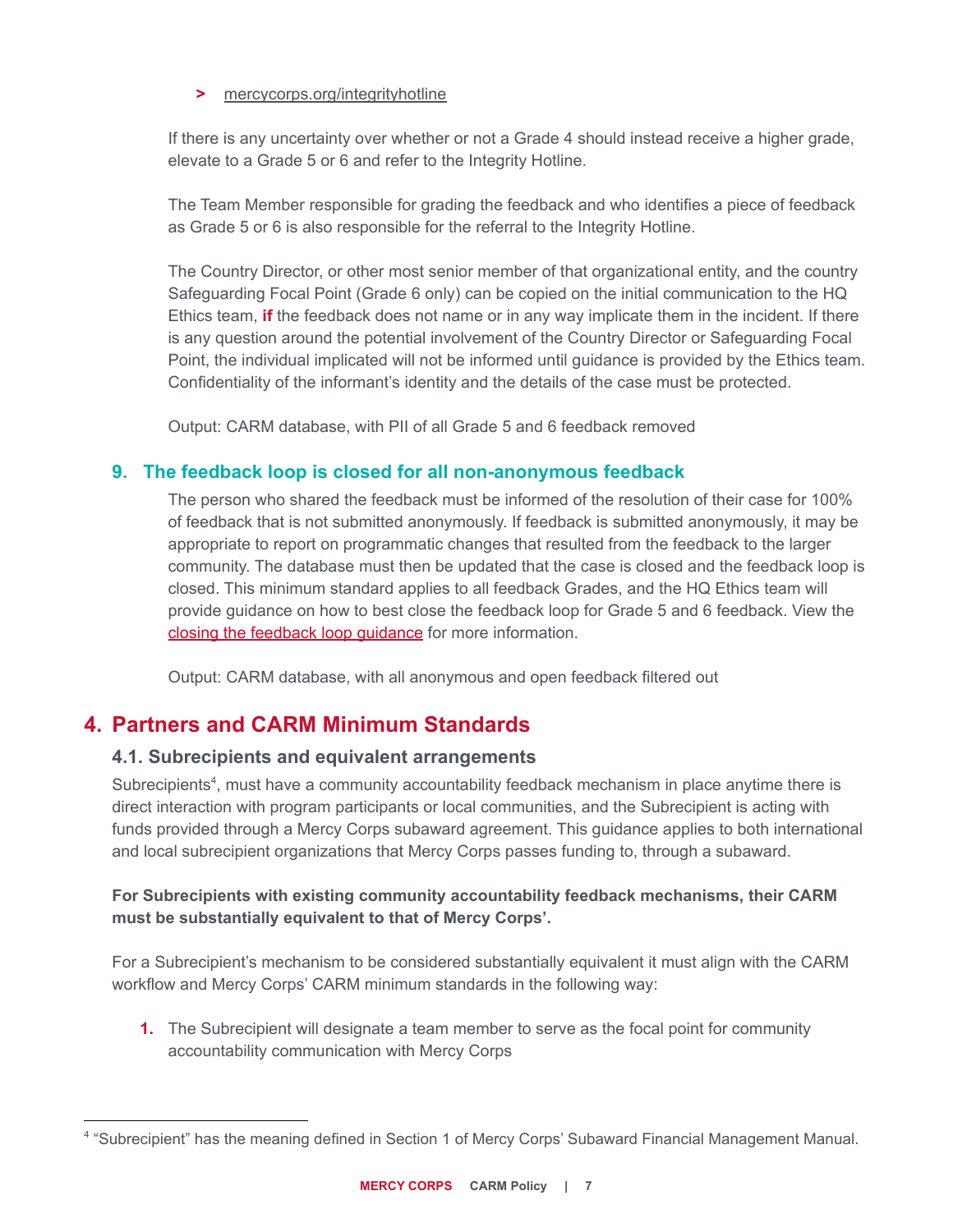- **2.** The feedback mechanism process must be documented. Use of Mercy Corps' SOP template is not required. The country or program CARM lead will review the documentation provided by the Subrecipient.
- **3.** Three feedback channels will exist to collect feedback
- **4.** All feedback will be documented in a database
- **5.** All feedback will be graded based on severity. Use of Mercy Corps' six standard feedback grades is not required.
- **6.** Appropriate action will be taken based on the severity of the feedback.
- **7.** Grade 5 and 6 feedback (or the equivalent if the Subrecipient does not use Mercy Corps grades) will be reported to Mercy Corps through the Integrity Hotline in accordance with the terms of the subaward agreement (which may include additional reporting requirements).
- **8.** The feedback loop will be closed for all non-anonymous feedback

Mercy Corps will designate a team member to assess the Subrecipient's feedback mechanism. The designated team member may vary between program and Subrecipient.

For Subrecipients **that do not have existing CARM that is substantially equivalent to Mercy Corps' CARM**, Mercy Corps is responsible for ensuring the Subrecipient has a community accountability mechanism that aligns with the minimum standards outlined in this policy. In order to align with the minimum standards of this policy, Partners can either:

- **>** Develop their own independent, substantially equivalent community accountability feedback mechanism; or
- **>** Adopt Mercy Corps' CARM approach as their own independent mechanism; or
- **>** Use Mercy Corps' CARM by advertising Mercy Corps feedback channels in communities, rather than establish their own independent channels and mechanism for processing feedback.

#### **If the feedback mechanism is not substantially equivalent to Mercy Corps' CARM:**

If a Subrecipient does not have a substantially equivalent feedback mechanism at the time pre-award assessment of the Subrecipient is conducted, Mercy Corps will include special language in the subaward indicating that the Subrecipient has an obligation to either adopt Mercy Corps' CARM or develop their own substantially equivalent feedback mechanism, and the timeframe within which this will be accomplished. The subaward language will also reflect Mercy Corps' commitment to follow up with the Subrecipient on their progress, provide capacity building resources as necessary, and which Mercy Corps team member will be responsible.

# **4.2. Partners other than Subrecipients (including consultants and enumerators)**

Mercy Corps often works with Partners that are not subrecipients. See Section 2.1 for a description of third parties considered to be "Partners" for the purposes of this policy. These other types of Partners may include contractors, consultants, enumerators, or other outside experts that receive a contract from Mercy Corps. These other types of Partners are referred to in this section as just "Partners."

These Partners cannot reasonably be expected to build their own feedback mechanism for communities. If a Partner will have direct interaction with program participants or local communities, the Partner must use Mercy Corps' CARM by advertising Mercy Corps feedback channels in communities and any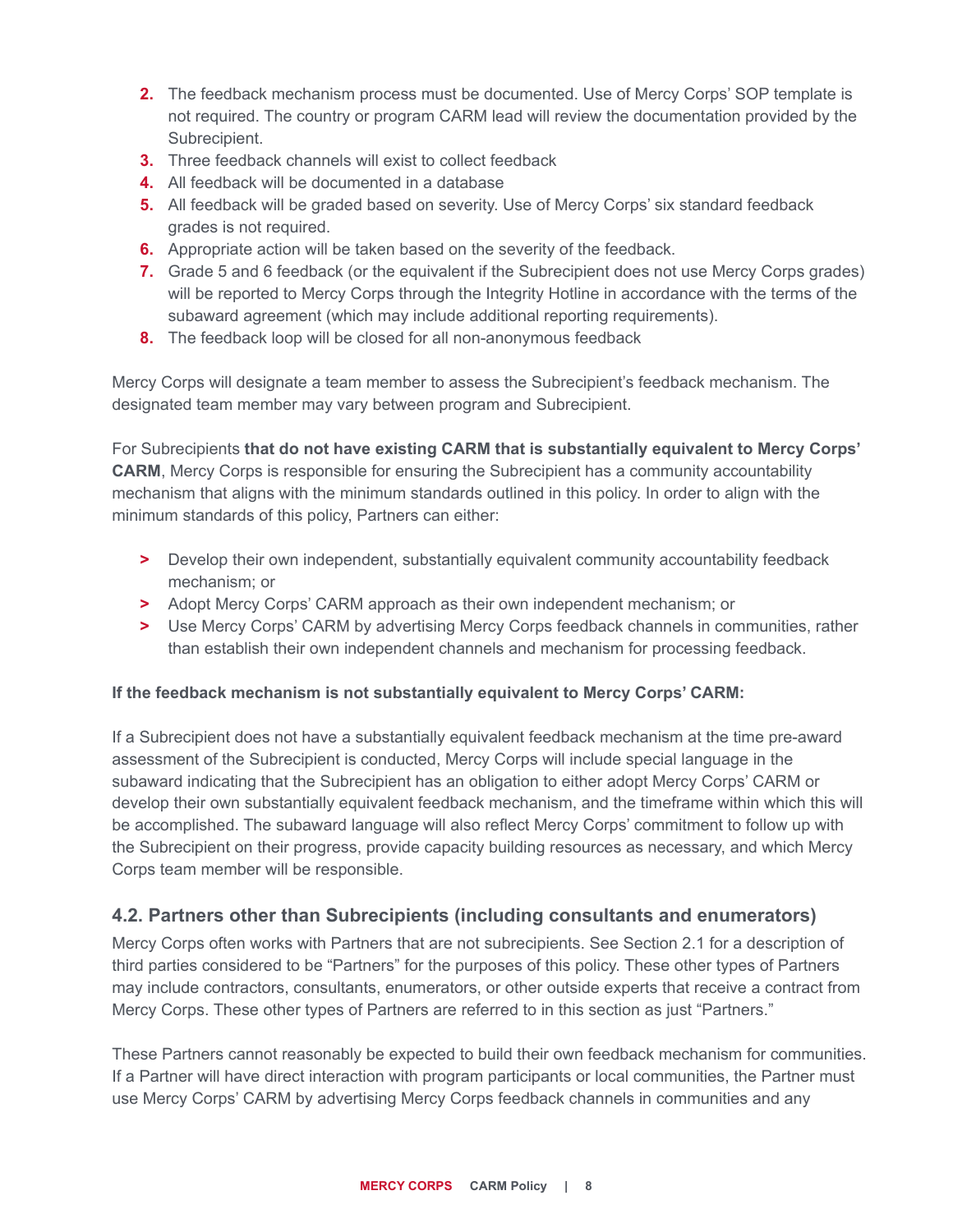feedback must go directly to Mercy Corps. This feedback channel advertisement can be achieved through various types of visibility.

*See the [CARM with Partners Guidance](https://library.mercycorps.org/record/32906/files/CARMwithPartnersGuidance.pdf) for additional details on community accountability through Partners.*

# **5. Monitoring and Evaluating CARM**

Teams must select indicators, from the suggested list provided in the [MEL for CARM](https://library.mercycorps.org/record/31817?ln=en) guidance, that will be measured in order to monitor and evaluate the effectiveness of CARM and accountability to communities. Selected CARM indicators will be documented in the country-level CARM SOP and reflected in each program's M&E plan, which will include additional information on target, definition, who is responsible for collection, who is responsible to analyze the frequency of collection, details on the program-specific data collection tool, and the intended use of the results. See [MEL for CARM](https://library.mercycorps.org/record/31817?ln=en) for guidance on how indicator results, including those generated from a desk review of the CARM database, can be linked and evidenced in TolaData.

Results of CARM indicators must be reviewed during any data review session at the program level and general program meetings.

Results of country level CARM indicators must be regularly reviewed by the country CARM focal point and senior team leaders, to identify how the feedback channels, and CARM overall, can be adapted and improved.

# **6. Related Policies, Procedures and Guidance**

- **6.1.** [Mercy Corps Code of Conduct](http://library.mercycorps.org/record/16915/files/MercyCorpsCodeofConduct.pdf)
- **6.2.** Code of conduct policies and related guidance

[Anti-Corruption Policy](http://library.mercycorps.org/record/14607/files/Anti-CorruptionPolicy.pdf) [Anti-Trafficking Policy](http://library.mercycorps.org/record/20873/files/Anti-TraffickingPolicy.pdf) [Anti-Bribery Policy](http://library.mercycorps.org/record/14606/files/AntiBriberyPolicy.pdf) [Child Safeguarding Policy](http://library.mercycorps.org/record/25692/files/ChildSafeguardingPolicy.pdf) [Conflict of Interest Policy](https://library.mercycorps.org/record/28137/files/MCConflictofInterestPolicy.pdf) [Ethics Complaint Whistleblower Policy](https://library.mercycorps.org/record/25514/files/EthicsComplaintWhistleblowerPolicy.pdf) [Sexual Exploitation and Abuse of Beneficiaries and Community Members Policy](https://library.mercycorps.org/record/27580/files/PSEABeneficiariesCommunityMembers.pdf) [Sexual Misconduct in the Workplace Policy](https://library.mercycorps.org/record/27579/files/MCSexualMisconductPolicy.pdf) [Guide to understanding Mercy Corps' Sexual Exploitation and Abuse Policy](https://library.mercycorps.org/record/28366/files/PSEAGuidetoSexualExploitationPolicy.pdf) [Quick Guide on Reporting Sexual Misconduct Allegations](https://library.mercycorps.org/record/25515/files/ECWPSexualMisconductReportingGd.pdf) [CARM Grade 5 In-Country Investigation Roles & Responsibilities: Guidance for Grade 5](https://library.mercycorps.org/record/35857?ln=en) [Feedback Received through CARM Channels](https://library.mercycorps.org/record/35857?ln=en) [CARM Grade 6 In-Country Roles & Responsibilities: Guidance for Grade 6 Feedback](https://library.mercycorps.org/record/35856?ln=en) [Received through CARM Channels](https://library.mercycorps.org/record/35856?ln=en) [Receiving Grade 6 Disclosures & Feedback through CARM Verbally and in Writing: Script,](https://library.mercycorps.org/record/35855?ln=en) [General Guidance and Do's & Don'ts](https://library.mercycorps.org/record/35855?ln=en)

**6.3.** Additional policies

[Program Management Manual](http://library.mercycorps.org/record/12744/files/ProgramManagementManualPMM.pdf) [Program Record Retention and Archiving Policy](https://mcdl.mercycorps.org/gsdl/docs/ProgramRecordRetentionPolicyProcedures.pdf)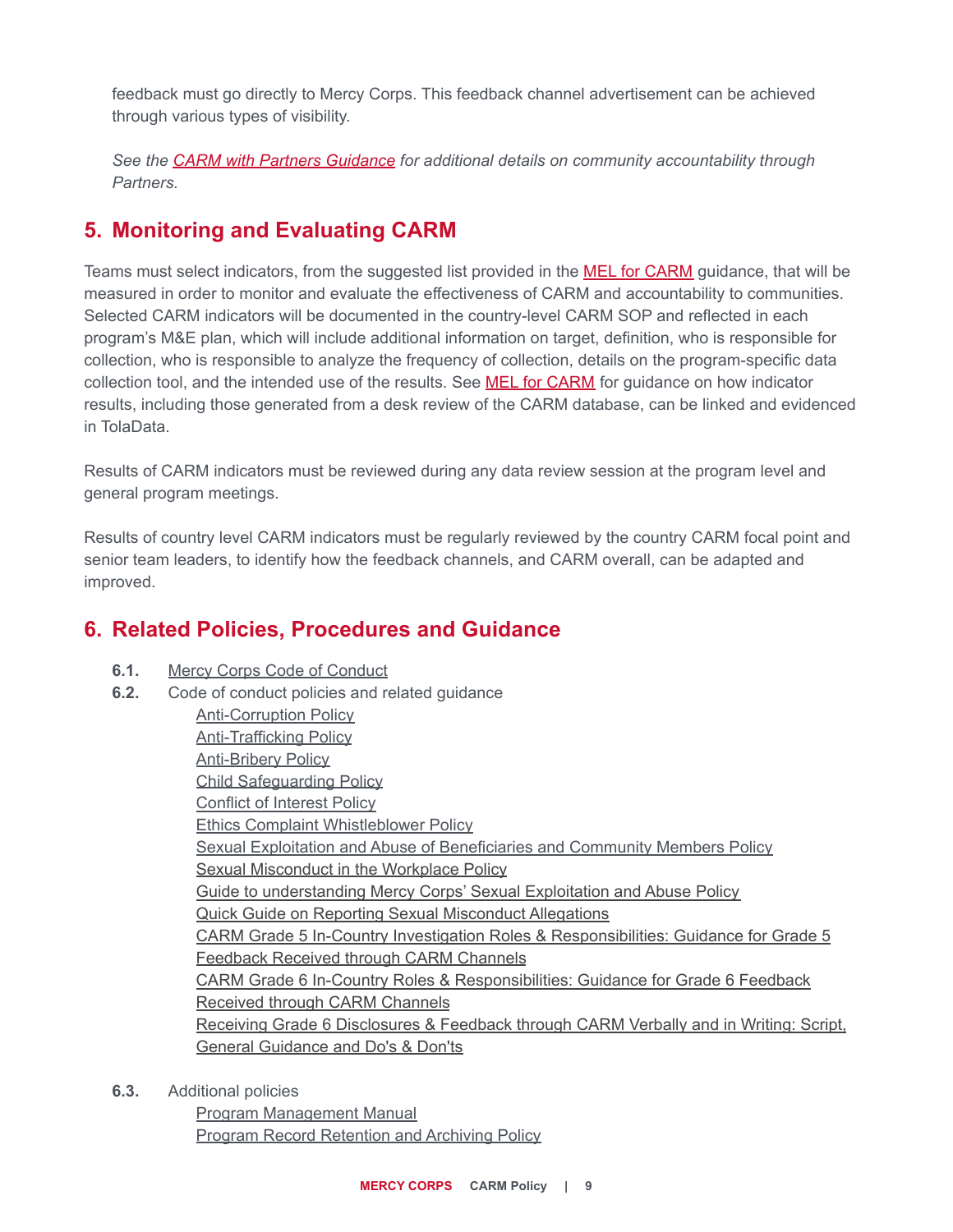[Responsible Data Policy](https://mcdl.mercycorps.org/gsdl/docs/ResponsibleDataPolicy.pdf)

# <span id="page-9-0"></span>**7. Definitions and Acronyms**

- **7.1. CARM:** Community Accountability Reporting Mechanism
- **7.2. Local communities:** Any village, town, sub-district, etc. where Mercy Corps Team Members or Partners conduct any program-related activities
- **7.3. MEL:** monitoring, evaluation, and learning
- **7.4. PaQ:** Program Performance and Quality
- **7.5. Partners:** sub-recipients, partner organizations, contractors, consultants and any other organization or individual that acts on Mercy Corps' behalf (collectively, "Partners")
- **7.6. Program:** Group of related projects managed in a coordinated way to obtain benefits and control that are not available when managed individually.
- **7.7. Program participants:** Individuals who participate in any Mercy Corps program activities, including community members, local authorities, members of local government, etc. Team members of local partners participating in capacity building activities provided by Mercy Corps are also included in this definition.
- **7.8. Program stakeholders:** program participants, program bystanders, local partners, international partners, sub-recipients, public and/or government sector partners, private sector partners, and any other individual or entity present in a Mercy Corps program intervention area or acting on Mercy Corps' behalf.
- **7.9. SOP:** standard operating procedure
- **7.10.** For additional definitions related to CARM, see the [CARM Key Terms](https://docs.google.com/document/d/1oOvmO_Ewr3m_qK-zFUFSN6pRG7HR7Guth5BOzuemsG8/edit?usp=sharing)

# **8. Roles and Accountability**

#### **8.1. Mercy Corps country or equivalent**

#### COUNTRY DIRECTORS

The Country Director (CD), or the other most senior member of the Country or equivalent, is ultimately accountable for the Country or equivalent's compliance with this policy. The CD is accountable for ensuring that CARM is adequately staffed and that CARM operation costs are sufficiently budgeted for in proposals.The CD is also responsible for:

- **>** Appointing a country CARM focal point;
- **>** Determining, in consultation with the country CARM focal point, which team member(s) will have the authority to grade feedback;
- **>** Determining whether or not the country will form a [Case Management Committee](http://library.mercycorps.org/record/31740/files/CaseManagementCommittees.pdf) to address Grade 4 feedback; if a Case Management Committee will not be formed, the CD will determine who will oversee Grade 4 cases:
- **>** Maintaining CARM as a regular agenda item at Senior Management Team meetings;
- **>** Communicating incidents externally when required by donors or other applicable legal obligations when appropriate and with the guidance of the HQ Ethics team.

#### COUNTRY (ENTITY) CARM FOCAL POINT

The designated CARM focal point for each country/entity serves as the primary CARM contact and person responsible for drafting the CARM SOP and implementing CARM in their country in a collaborative manner. The CARM focal point is responsible for: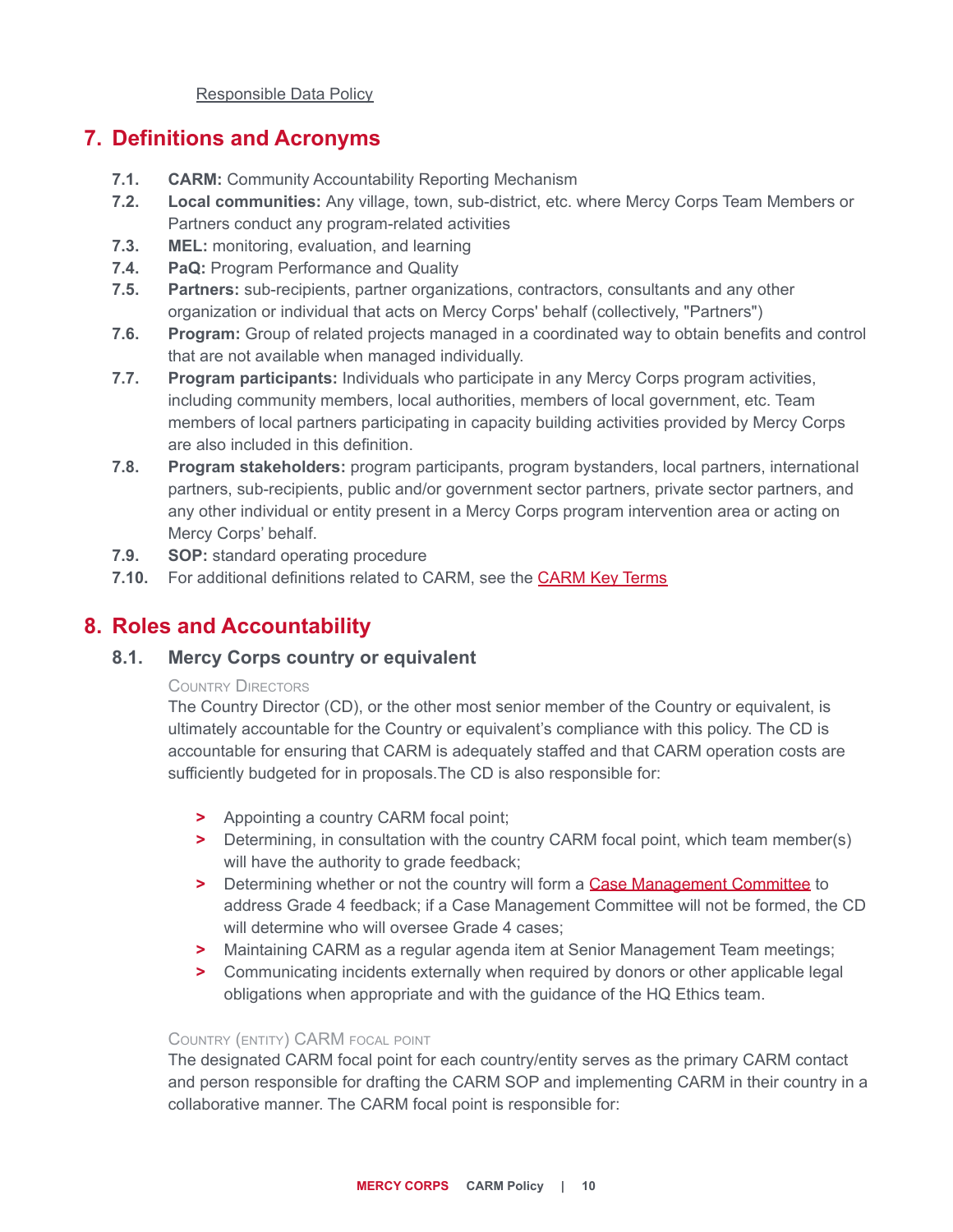- **>** Managing a CARM design process that fulfils all global CARM minimum standards outlined in this policy;
- **>** Ensuring that feedback is documented in a country CARM database and that the database complies with the CARM data protection protocols detailed in the CARM SOP;
- **>** Conducting a quality assurance check of the CARM database(s) to verify that feedback has been graded appropriately, that appropriate action was taken for the feedback, and that the person who provided the feedback was informed of the resolution;
- **>** Ensuring all Grade 5 and 6 feedback is reported to the HQ Ethics team.
- **>** Ensuring the CARM SOP is reviewed and updated as needed
- **>** Ensuring regular reporting is conducted on CARM data for all programs and at the country level

#### PROGRAM CARM FOCAL POINT

The designated CARM focal point for each program is responsible for:

- **>** Ensuring that the program is accurately reflected in the CARM SOP;
- **>** Ensuring their program has three context-appropriate feedback channels;
- **>** Reporting any identified gaps in the program's CARM to the country CARM focal point and the program manager;
- **>** When working with Partners, ensuring a Mercy Corps team member is assigned to assess the Partner's feedback mechanism and ensuring a team member is designated to serve as the contact person with the Partner.

#### PROGRAM MANAGERS

Program managers are responsible for:

- **> Ensuring CARM is operationalized within their program;**
- **>** Designating a CARM focal point for their program. The program manager may also be the program CARM focal point;
- **>** Developing a CARM sensitization plan for feedback channels, in coordination with CARM and monitoring, evaluation, and learning (MEL) teams, to ensure the harmonization of messaging;
- **>** Ensuring CARM sensitization activities are included in the program activity plan;
- **>** Ensuring that program stakeholders are proactively informed of the program CARM feedback channels;
- **>** Ensuring that appropriate action is taken for all programmatic feedback Grades 1-4 and that it is appropriately incorporated into program activities and overall implementation strategy:
- **>** When working with Partners, program managers are ultimately responsible for ensuring Partners are compliant with the requirements in section 4 of this policy.

#### REGIONAL DIRECTORS

As line management of Country Directors, Regional Directors hold the Country Director accountable to implement the global CARM minimum standards and that adequate goals are set for budgeting, training and staffing. Regional leadership will:

**>** Help prioritize the focus of technical support provided by the global CARM team to high risk and high priority areas;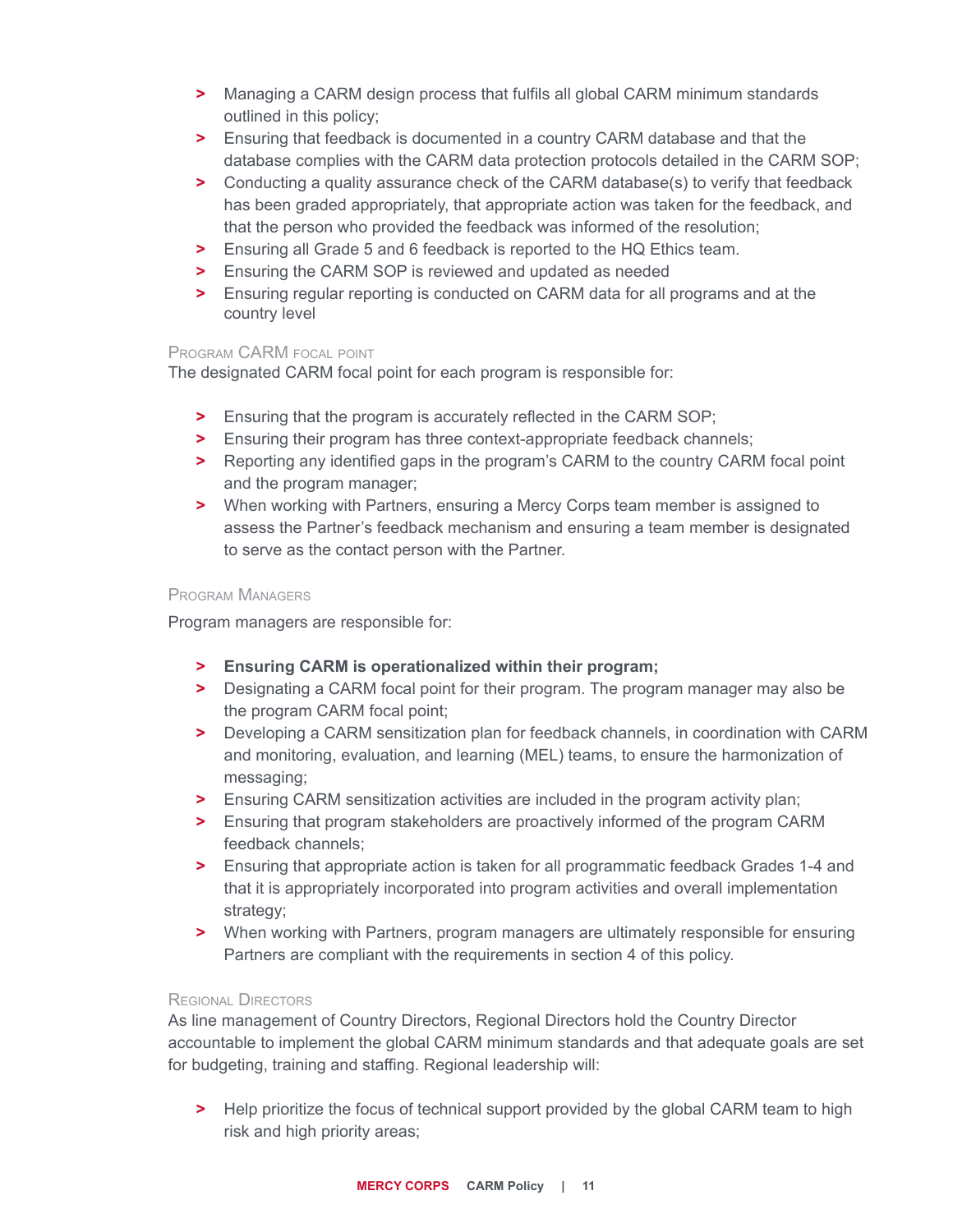**>** Coordinate with the HQ and Regional PaQ team to ensure adequate technical support is provided to country teams.

#### **8.2. Headquarters**

#### SENIOR VICE PRESIDENT (SVP) - PROGRAMS

The Senior Vice President of Programs is line management of regional leadership and therefore is responsible for executive action when needed to ensure a Country or equivalent is in compliance with the global CARM minimum standards. The SVP is also a core member of the Enterprise Risk Committee and as such, will be informed of all CARM-related incidents needing executive-level input and guidance. The SVP is also responsible for reporting to the board on CARM, and representing CARM to the Enterprise Risk Management Committee.

#### VICE PRESIDENT (VP) OF PERFORMANCE AND QUALITY (PAQ)

The Vice President of Performance and Quality is responsible for representing CARM to the SVP. The VP is also responsible for reviewing all CARM policy modification memos and considering the recommendation of the PaQ team's Community Accountability team before approving or rejecting any policy modification decisions.

#### PERFORMANCE AND QUALITY UNIT

This policy is owned by the PaQ Unit. The PaQ Unit is responsible for providing any necessary technical support needed in order to comply with the minimum standards outlined in this policy. The PaQ Unit is also responsible for data analysis and reporting around CARM effectiveness.

The community accountability team in the PaQ Unit is responsible for any future revisions to the global CARM policy. The line manager of the Community Accountability team and the head of the PaQ Unit are responsible for supporting policy revisions as necessary.

#### SAFEGUARDING AND ETHICS TEAMS

The safeguarding and ethics teams will coordinate closely with country teams and are responsible for ensuring that all Grade 5 and 6 feedback that is referred to them receives the necessary resources, guidance, and expertise to be thoroughly investigated.

#### ENTERPRISE RISK MANAGEMENT COMMITTEE (ERMC)

The Enterprise Risk Management Committee is responsible for reviewing global CARM metrics and major incidents. The ERMC is also responsible for ensuring that any necessary investigations that result from CARM feedback have adequate investigation resources.

#### **8.3. Individual responsibility**

All Mercy Corps Team Members, regardless of their position, are responsible for conducting themselves with accountability to affected populations, and promoting the participation of and transparency to affected populations. All Team Members are responsible for:

- **>** Reading and understanding the CARM policy;
- **>** Ensuring that they are onboarded to the CARM process;